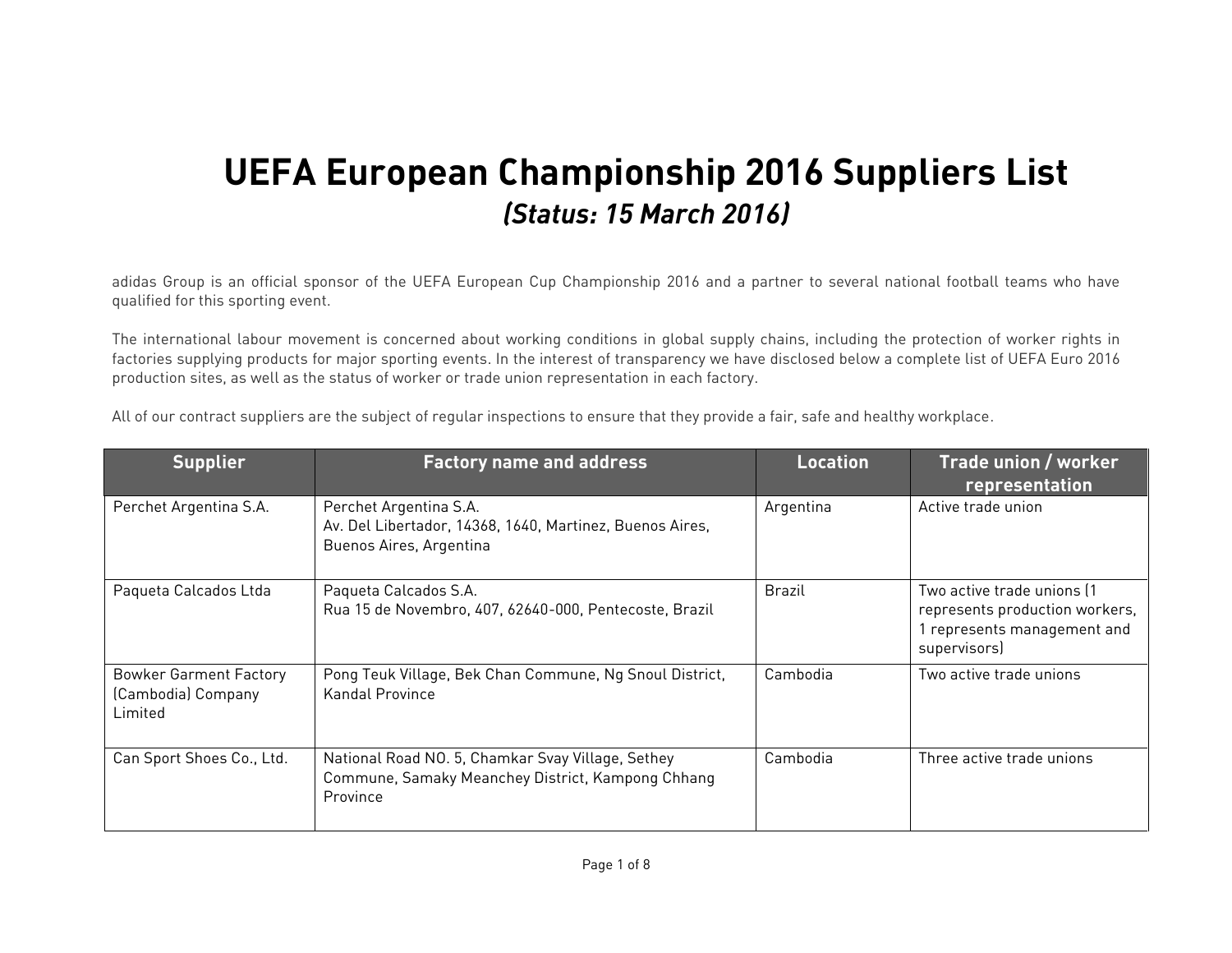| Din Han Enterprise Co., Ltd                         | Duong Ngiep II, Thmey village, Stoeung Meanchey quarter<br>Meanchey district, Phnom Penh                                                     | Cambodia | Two active trade unions                                                |
|-----------------------------------------------------|----------------------------------------------------------------------------------------------------------------------------------------------|----------|------------------------------------------------------------------------|
| <b>Grand Twins International</b><br>(Cambodia) Ltd. | Phum Trapang Por, Sangkat Chom Chao, Khan Dangkor,<br>Phnom Penh                                                                             | Cambodia | Active trade union                                                     |
| KKN Apparel Co., Ltd.                               | Neang Kok Koh Kong Special Economic Zone, Koh Kong<br>Province                                                                               | Cambodia | Employee-elected worker<br>representatives                             |
| New Orient Garments Co.,<br><b>LTD</b>              | Building 14, 15, 16, 17, Canadian Industrial Park, St. Veng<br>Sreng, Chom Chao, Phnom Penh                                                  | Cambodia | Active trade union                                                     |
| Six Plus Industrial Co., Ltd.                       | Phum Kandal, Khum Prek Anhchanh, Mockompoul District,<br><b>Kandal Province</b>                                                              | Cambodia | Three active trade unions                                              |
| Splendor Co., Ltd.                                  | National Road. 5, Sangkat Russey, Keo, Khan Russey Keo,<br>Phnom Penh                                                                        | Cambodia | Two active trade unions                                                |
| Sportex Industry Co., Ltd.                          | National Road #5, Phum Spean Kpos, Sangkat Kilometre #6<br>Khan Russey Keo, Phnom Penh                                                       | Cambodia | Two active trade unions                                                |
| Trax Apparel (Cambodia)<br>Co., Ltd                 | Phum Chong Thnal Khang Kert, Sangkar Teuk Thla, Khan<br>Sen Sok                                                                              | Cambodia | Active trade union                                                     |
| Amerseas Enterprises Ltd.                           | Guangzhou Tien Sung Sporting Goods Co Ltd<br>No.3 Tian Sheng Road, YunPu Industrial Zone, Luo Gang<br>District, Guangzhou, Guangdong, 510530 | China    | National trade union* &<br>Employee-elected workers<br>representatives |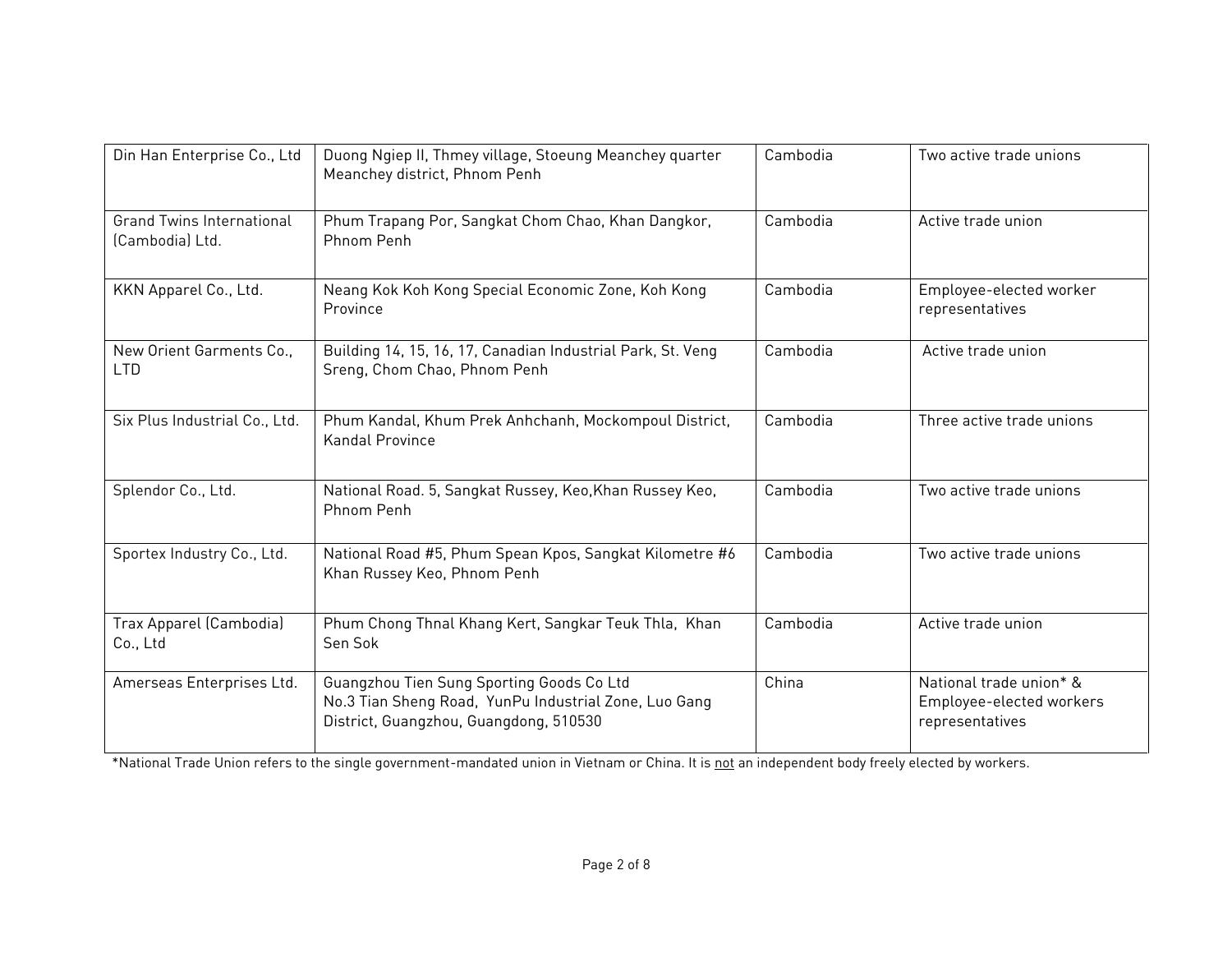| Amerseas Enterprises Ltd. | Heyuan Tien Sung Sporting Goods Co., Ltd<br>Address: No.63, Xingye Centre Avenue, Hi-Tec Development<br>Zone, Heyuan, Guangdong, 517000    | China | National trade union* &<br>Employee-elected workers<br>representatives |
|---------------------------|--------------------------------------------------------------------------------------------------------------------------------------------|-------|------------------------------------------------------------------------|
| Asian Sourcing Int. Ltd.  | Jiangsu Asian Sourcing Headwear Mfg Co.<br>No.2 South Guangzhou Road, 223005, Huaian, Jiangsu                                              | China | National trade union* &<br>employee-elected worker<br>representatives  |
| Bowcharm                  | Qing Yuan Bowcharm Garment Manufacturing<br>Zhoutian Industry Area, Taihe Town, Qingxin County,<br>Guangdong                               | China | National trade union* &<br>employee-elected worker<br>representatives  |
| Bowker                    | Bowker Venture Garment Factory Co. Ltd.<br>Address: Zhen Xing Industrial Area, Chucheng Development<br>District, Yun Fu, Guangdong, 527300 | China | National trade union* &<br>employee-elected worker<br>representatives  |
| Bowker                    | Bowker (Wuzhou) Garment Factory Ltd.<br>Address: 3rd Road, No. 1 Industrial Section, Wuzhou,<br>Guangxi, China                             | China | National trade union* &<br>employee-elected worker<br>representatives  |
| <b>Bowker</b>             | Bowker Yee Sing Gmt Fty (He Yuan) Co. Ltd.<br>Address: No. 380-388 He Yuan Wide Road, Heyuan,<br>Guangdong                                 | China | National trade union* &<br>employee-elected worker<br>representatives  |
| Ching Luh                 | Fu Zhou Development Zone Mega Union Shoes Co, Ltd<br>No.1 Shang Qi Road, Mawei, Fuzhou, Fujian,                                            | China | National trade union* &<br>Employee-elected worker<br>representatives  |
| Ching Luh                 | Lian Jiang Ching Luh Shoes Co. Ltd.<br>Aojiang Investment Zone, Lian Jiang,<br>Fuzhou, Fujian, 350500                                      | China | National trade union* &<br>Employee-elected worker<br>representatives  |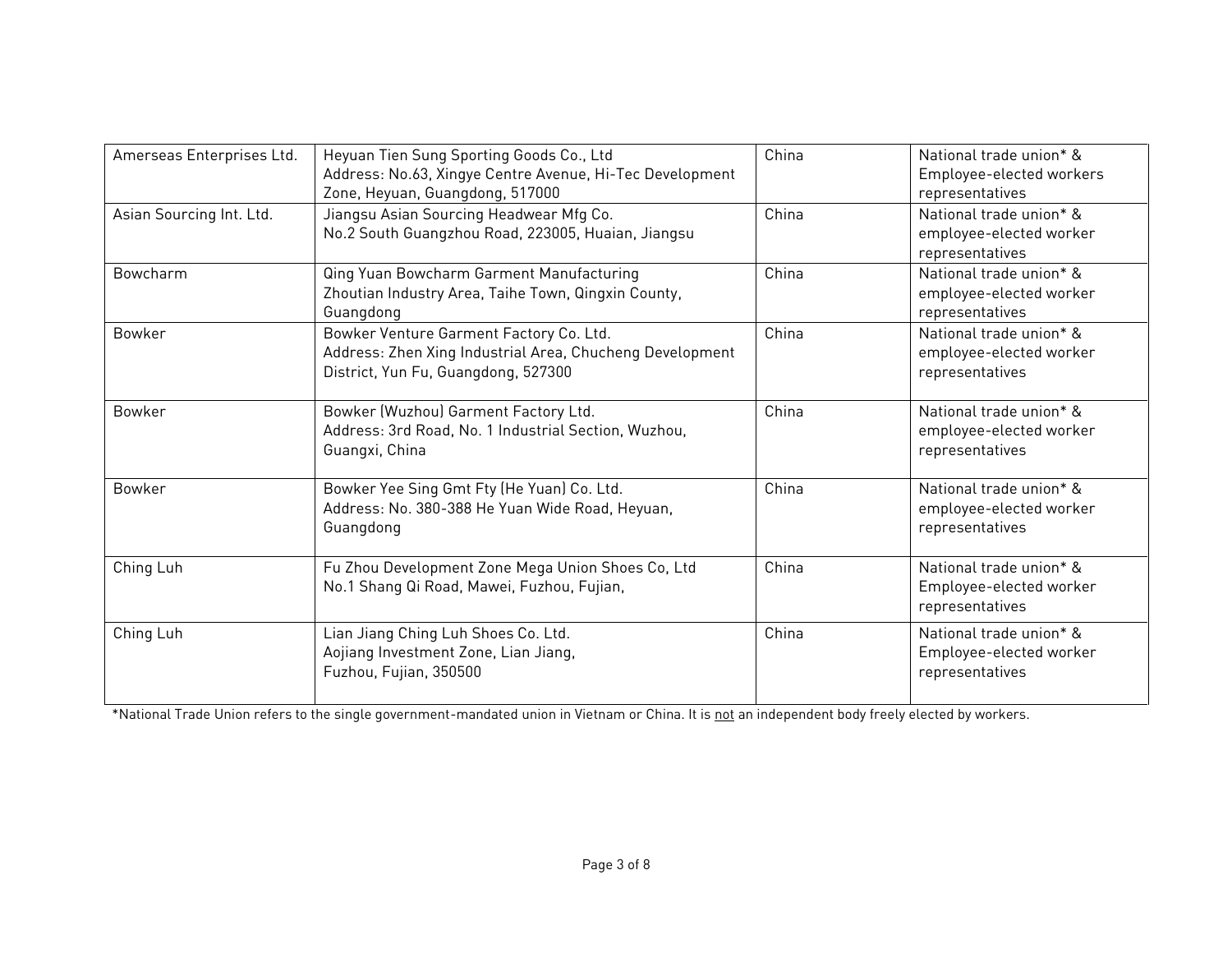| Hope Land Enterprise<br>Co., Ltd               | Ningbo Hope Time Enterprise Co. - AKL002<br>No.148 Hui Quan Road, Gao Xin Technology Development<br>Area, 315500, Fenghua, Zhejiang               | China | Welfare committee only                                                |
|------------------------------------------------|---------------------------------------------------------------------------------------------------------------------------------------------------|-------|-----------------------------------------------------------------------|
| Longway                                        | Yayork Plastical Products Co. Ltd.<br>6th Industrial Estate, Tian Liao Village, Gong Ming Guang<br>Ming New District, Shenzhen, Guangdong, 518132 | China | National trade union* &<br>employee-elected worker<br>representatives |
| Ningbo Shenzhou Knitting<br>Co Ltd (Factory 4) | Ningbo Shenzhou Knitting Co Ltd (Factory 4)<br>26 Nanhai Road, Beilun Economic Technical Development<br>Zone, Ningbo, Zhengjiang                  | China | National trade union* &<br>employee-elected worker<br>representatives |
| Ningbo Shenzhou Knitting<br>Co., Ltd. (No. 5)  | Ningbo Shenzhou Knitting Co Ltd (Factory 5)<br>38 Fengyang Road, Beilun Economic Technical Development<br>Zone, Ningbo, Zhengjiang                | China | National trade union* &<br>employee-elected worker<br>representatives |
| Shenzhou Knitting (Quzhou)<br>Co Ltd           | Shenzhou Knitting (Quzhou) Co Ltd<br>39 Donggan 1 Rd, Quzhou, Zhejiang                                                                            | China | National trade union* &<br>employee-elected worker<br>representatives |
| Shuoke                                         | Dongguan ShouKe Plastic Hardware Products Co., Ltd.<br>Jingshan NO.3 Industrial Zone, Chashan Town, Dongguan<br>City, Guangdong                   | China | No trade union                                                        |
| Sundelight                                     | Sundelight Industrial Ltd.<br>Pingbei Nangan Road, PingZhou, Nanhai District, Foshan,<br>Guangdong, 528251                                        | China | National trade union* &<br>employee-elected worker<br>representatives |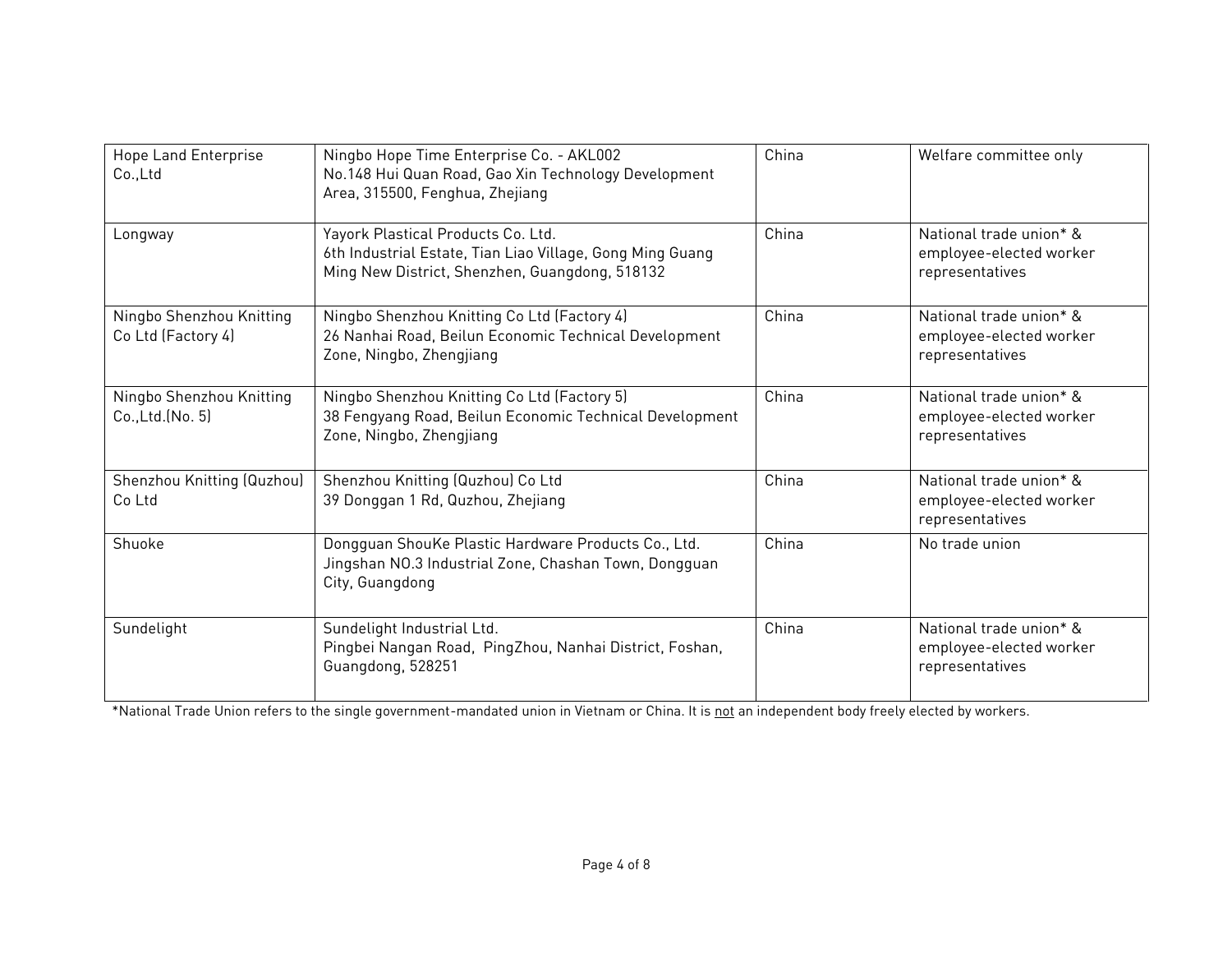| Tay Hsin Knitting Co., Ltd. | Tay Hsin (Nanhai Foshan) Knitting Co Ltd<br>1st Shabu West Road, Shabu Industrial District, Shachong,<br>Lishui Town, Nanhai District, 528244, Foshan, Guangdong | China     | Employee-elected worker<br>representatives                             |
|-----------------------------|------------------------------------------------------------------------------------------------------------------------------------------------------------------|-----------|------------------------------------------------------------------------|
| Tiger Growth Assets Ltd     | Zhongshan Weili Textile Co.<br>No. 1 Weili Road, The Second Industrial Estate, Sanxiang<br>Town, Zhongshan City, Guangdong Province                              | China     | National trade union and<br>employee-elected worker<br>representatives |
| Topball/Smartball           | MaiSi Sporting Goods Co., Ltd<br>Address: Building A, LongYan Community ten Road No 75,<br>Humen. Dongguan City, Guangdong Province, 523920                      | China     | National trade union* &<br>employee-elected worker<br>representatives  |
| Topball/Smartball           | Smarthall Inc.<br>Xingzi Industrial Park, Xingzi County, Jiujiang, Jiangxi<br>Province, 332800                                                                   | China     | National trade union* &<br>employee-elected worker<br>representatives  |
| Fritsche Accessories GmbH   | Fritsche Accessories GmbH, Zeppelinstrasse 1, Freistaat<br>Bayern, Helmbrechts                                                                                   | Germany   | No trade union or worker<br>representation system.                     |
| PT Apparel One Indonesia    | PT Apparel One Indonesia, Kawasan Berikat Rukti Mukti<br>Bawana B-05, Jl. Raya Semarang Kendal Km.12, Semarang,<br>Jawa Tengah                                   | Indonesia | No trade union                                                         |
| PT Ching Luh Indonesia      | PT Ching Luh Indonesia, JL. Raya Serang KM 16, Desa<br>Talagasari Cikupa, Kabupaten Tangerang, Banten                                                            | Indonesia | Seven active trade unions                                              |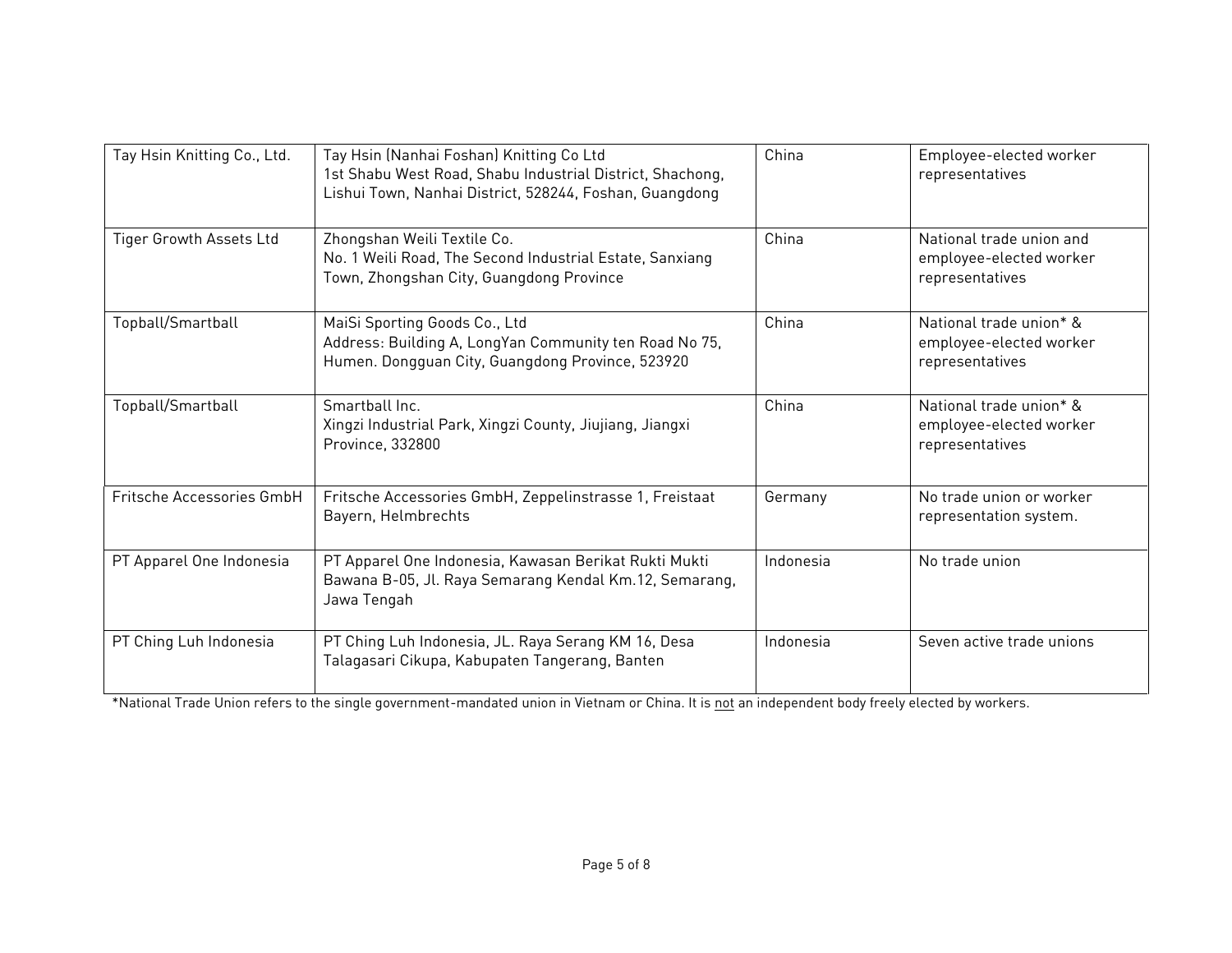| PT Global Way Indonesia                      | PT Global Way Indonesia, Jl Ahmad Yani No. 214, Desa<br>Gedangan, Kec. Gedangan, Sidoarjo, Jawa Timur                                   | Indonesia   | Active trade union                                     |
|----------------------------------------------|-----------------------------------------------------------------------------------------------------------------------------------------|-------------|--------------------------------------------------------|
| PT Glostar Indonesia 2                       | PT Glostar Indonesia 2, Jl. Raya Sukabumi Cianjur Km. 13,<br>Desa Titisan, Kecamatan Sukalarang, Kabupaten Sukabumi,<br>Jawa Barat      | Indonesia   | Active trade union                                     |
| PT Panarub Industry                          | PT Panarub Industry, Jl. Moch Toha Km. 1, Pasar Baru, Desa<br>Gerendeng, Kota Tangerang, Banten                                         | Indonesia   | Three active trade unions                              |
| Idea (MCO) Ltd                               | Myanmar Pou Chen Company Limited<br>No.112/121, No.4 High Way Road, Thardu Kan Industrial<br>Zone, Shwe Pyi Thar Township, Yangon       | Myanmar     | No trade union, only Union<br>Representative in place. |
| Forward Gear Pvt Ltd                         | Forward Gear Pvt Ltd, Adda Sahowala, Wazir Abad Road,<br>Sialkot, Punjab                                                                | Pakistan    | Active trade union                                     |
| Forward Sports Pvt Ltd                       | Forward Sports Pvt Ltd, PO Box # 1704, Adda Sahowala,<br>Wazir Abad Road, Sialkot, Punjab                                               | Pakistan    | Active trade union                                     |
| <b>Capital Sports Corporation</b><br>Pvt Ltd | Capital Sports Corporation Pvt Ltd. Village Kopra, Sambrial,<br>Sialkot-Pakistan, 51070                                                 | Pakistan    | Employee elected workers<br>representatives            |
| Awan Sports Industries Pvt<br>Ltd            | Awan Sports Industries Pvt Ltd. 8 KM Daska Road, Adha<br>Sialkot - Punjab, Pakistan, 51310                                              | Pakistan    | Employee elected workers<br>representatives            |
| <b>Sintex</b>                                | Mactan Apparels Inc.<br>Block B6, 5th Street, corner 2nd Avenue<br>Mactan Economic Processing Zone 1<br>Central Visayas, Lapu-Lapu City | Philippines | Employee-elected worker<br>representatives             |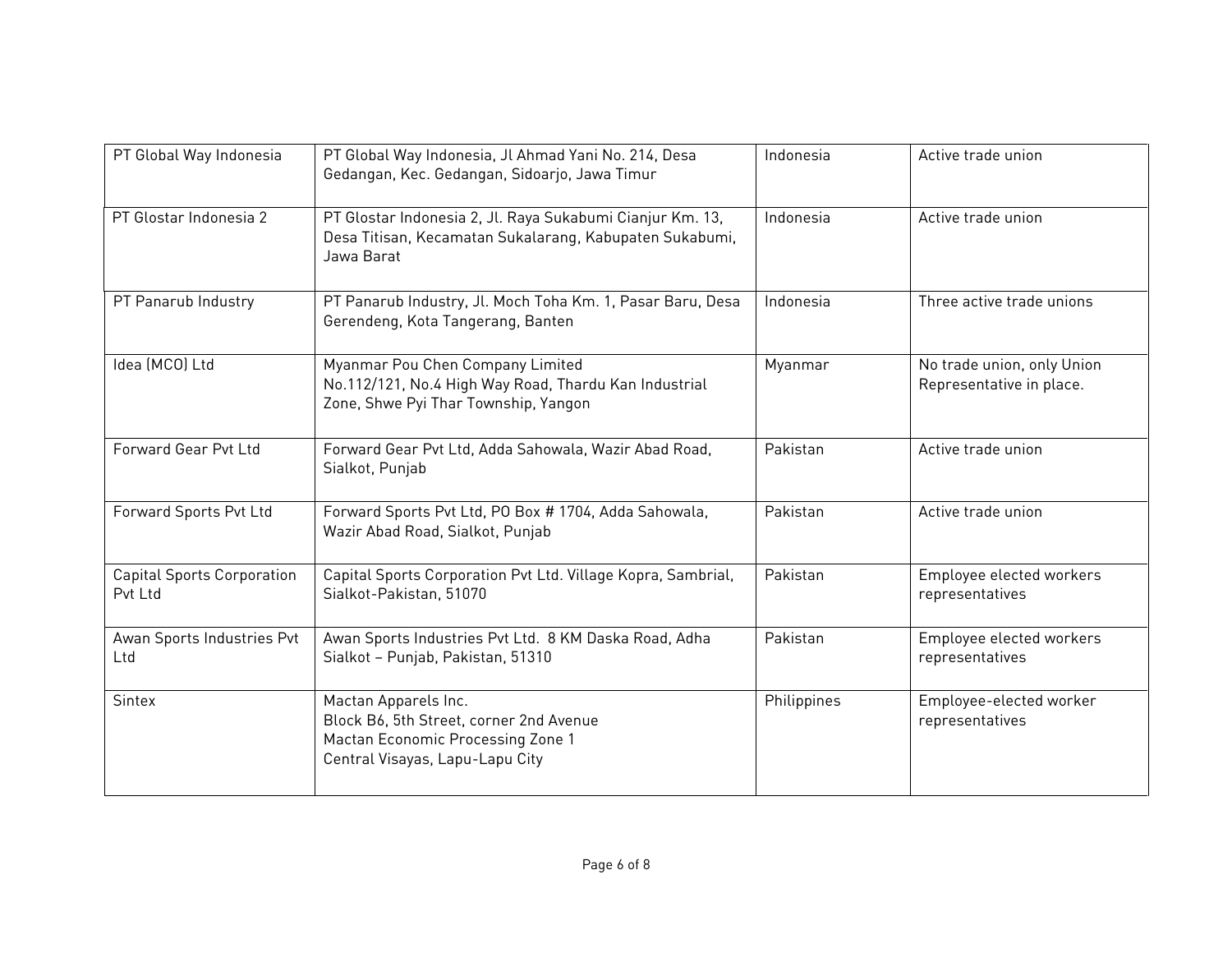| NK Apparel Co., Ltd.                                            | 369, 370 Moo 4, Banthum, Mueangkhonkaen, 40000, Khon<br>Kaen                                                                          | Thailand | Welfare committee                          |
|-----------------------------------------------------------------|---------------------------------------------------------------------------------------------------------------------------------------|----------|--------------------------------------------|
| Trax Intertrade Co., Ltd.<br>[Roi Et]                           | No. 61, Village No. 5, Chang Harn Sub-district, 45000, Roiet,<br>Roiet                                                                | Thailand | Welfare committee                          |
| Arikbey Tekstil Enerji ve<br>Sinai Yatirimlar Anonim<br>Sirketi | Arikbey, Akcaburgaz Mah.Ugur Mumcu Cad.no:47 B Blok,<br>Esenyurt, Istanbul                                                            | Turkey   | Employee-elected worker<br>representatives |
| Gelal Corap Sanayi ve<br>Ticaret A.S.                           | Gelal Corap Sanayi ve Ticaret A.S. - IST, Akcaburgaz Mah.<br>117. Sok. No:2, Esenyurt, Istanbul                                       | Turkey   | Employee-elected worker<br>representatives |
| Willy Maisel GmbH - World<br>of Textiles (agent)                | Etf Tekstil Konf. Ihr. Tur. San. ve Tic. A.S., Tepeoren Mah.<br>Demokrasi Cad. No 137, Istanbul                                       | Turkey   | Active trade union                         |
| Bowker                                                          | Bowker (Vietnam) Garment Factory Co. Ltd<br>Lot K1, K2, K3 road no. 6., Dong An Industrial Park<br>Thuan An Town, Binh Duong Province | Vietnam  | National trade union*                      |
| <b>DTVN</b>                                                     | Din Sen Vietnam Enterprise Co., Ltd<br>D10/89 Q National Road No. 1A (Building B)<br>Tan Tao Ward, Binh Tan Dist, Hochiminh City      | Vietnam  | National trade union*                      |
| Longway                                                         | Longway Vietnam Company Ltd<br>Lot HC1, Road 3Xuyen A Industrial Park<br>My Hanh Bac Commune, Long An Province                        | Vietnam  | National trade union*                      |